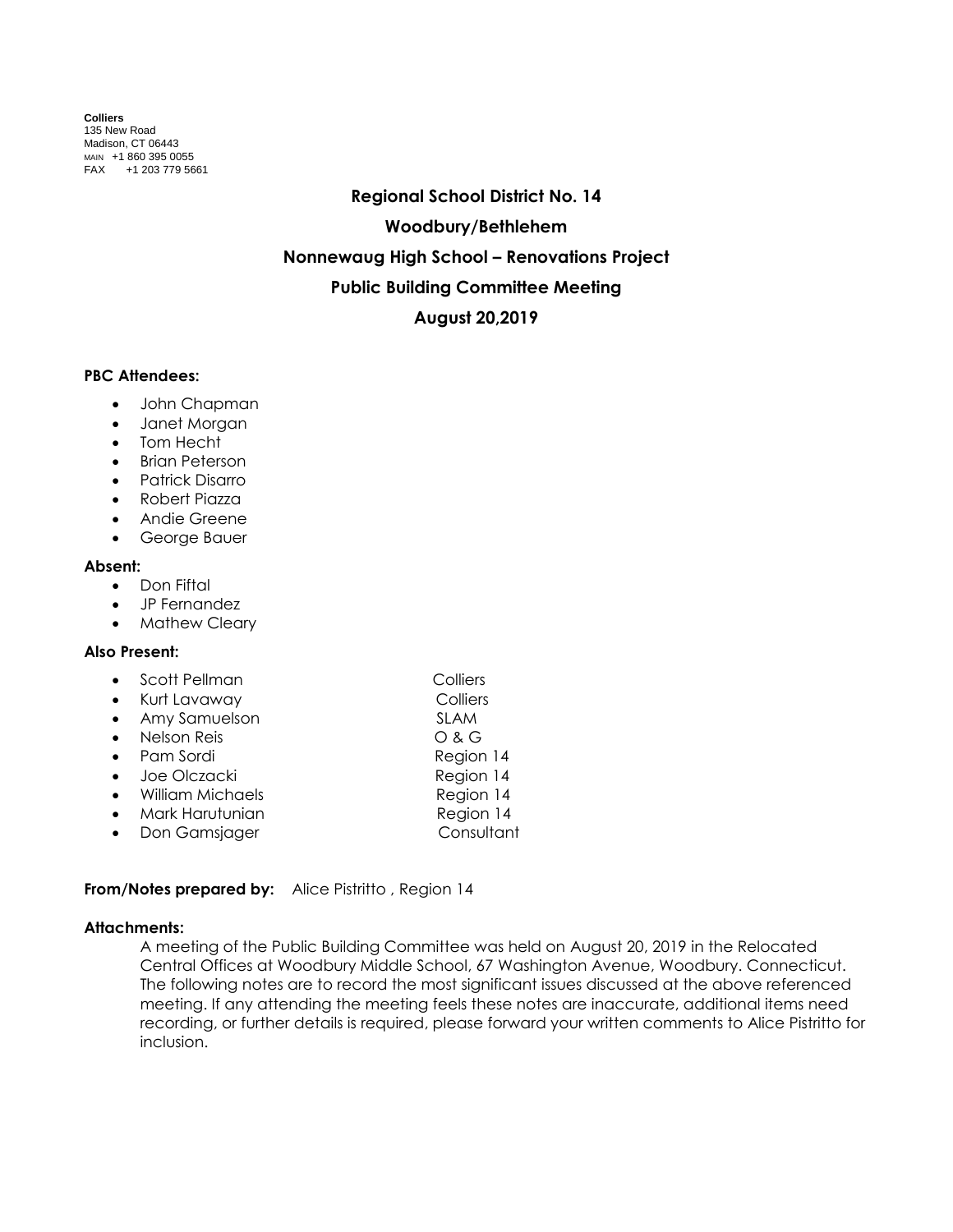1. Call to order – The meeting was called to order at 6:33 pm

## 2. Finance Report -

- There was a finance working group meeting this past Wednesday August 14 where the team reviewed the latest pay application #24 along with the current project budget and contingencies.
- An updated contingency status report was provided for the committee's review. The project has expended \$1,738,234 in construction and owner's contingency and there are pending issues or Owner improvements that total an additional \$1,395,982, these number include athletic improvements bleachers and lighting.
- The current available contingency for the High School is approximately 400,000 If all of the pending issues were accepted. The available contingency for the Central Office project is approximately \$650,000 of which approximately 30,000 is identified on the contingency status log.
- Also provided this evening is an updated cash flow, the projection for July was \$2,750,000 and the actual O&G application #24 is approx. \$2,630,000. Will begin working with Wayne for next reimbursement from the state. George B asked about reimbursement for PCO's through the state. Nelson noted that they have been submitted to the state however, the review process is lengthy in time.
- Colliers is still waiting on the final bond costs from the district so they can be incorporated into the budget.
- 3. Project Update Phase 2 OPM Report Scott Pellman reported on the following:
	- **a.** Project Update
		- We continue to meet weekly with the Administration and construction team, I toured the building with last Thursday following our OAC meeting. The main academic classrooms are in good shape. I will defer to O&G to provide further updates on the other building areas as part of their report. FF&E coordination has been challenge based on the construction activities and we will be receiving the new furniture over the next two weeks. During our walk-through it was observed the wood flooring materials that was specified for the gym floor which was very modeled. With some research we discovered that the floor was specified as Grade 3 which contains significant color variations. The sample panel provided to SLAM for review in the shop drawing phase is most likely Grade 2 so the appearance of the flooring material was not flagged until the material was delivered. Amy and I met with Declan and Pam this morning to review the options and the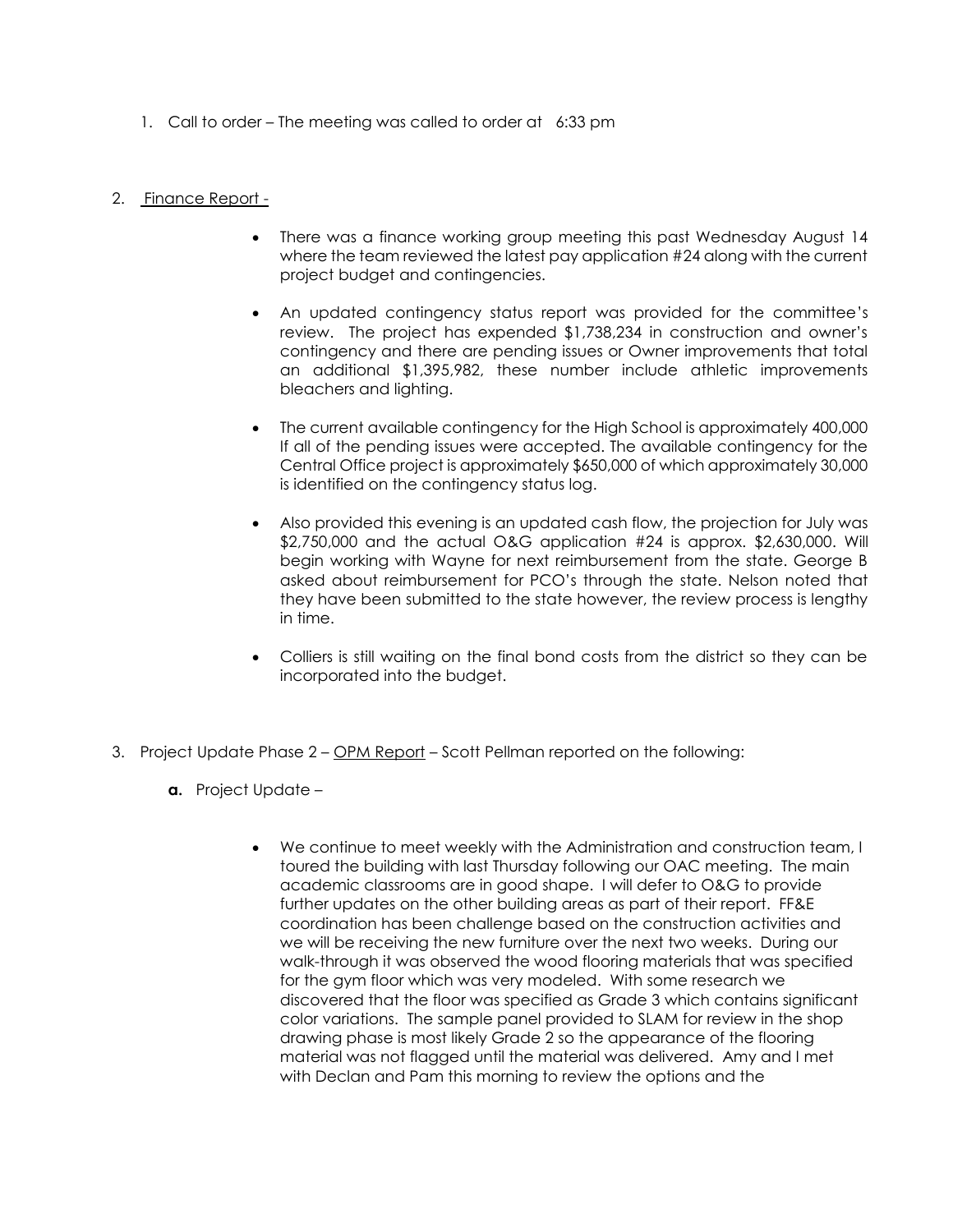recommendation to the committee will be to obtain a grade 2 materials which will impact the schedule and budget. There is a cost of \$45,000.00

- Robert Piazza asked about the impact to the timing of the gym and the impact to the fall sports. Robert is in favor of up cost but not in restock fee
- George B noted that this will impact the bleacher installment.
- Kurt Lavaway recommends that you get the correct product for the gym floor as you are looking at a 40 year investment.
- Scott P recommended that the committee approve a not to exceed amount in order for O&G to continue to negotiate in good faith.
- Kurt Lavaway advised the whole amount be approved to continue to move the process along. Storage fee for the bleachers need to be included in the approved amount.
- John Chapman agreed that the upgrade of material is not a point of argument however, restock fee is a concern.
- Nelson noted that this is approximately a 5 week delay.
- **b. PCO reviews** There were a number of PCO's that were included in the Committee meeting packages and not all are finalized or have been reviewed and accepted by the design team.
	- **PCO-141 –** Video presentation outlets \$9,026
	- **PCO–162** Septic system 301 additions \$29,246
	- **PCO-163R** Soccer Field Drainage \$64,210
	- **PCO-164**  Bevel outside of track \$5,641
	- **PCO-165 –** Elevator Sleeve \$15,654

.

- **PCO-166** Music room carpet to VCT \$11,555 (under review)
- **PCO-167**  Guardrail at ramp \$78,242 (under review)

**PCO-168** – Drainage at shot put \$171,852 (not recommended and removed from the contingency status, mike Molzon believes that he can address it in a more cost-effective manner)

 There was a meeting on July 24th to discuss potential revisions to the AV infrastructure and equipment to support.This meeting was attended by myself, Amy Samuelson, Dr. Olzacki, Pam Sordi, Phil Pagano, Will Michael, Mark Harutunian, Pat DiSarro and Don Gamsjager who is an AV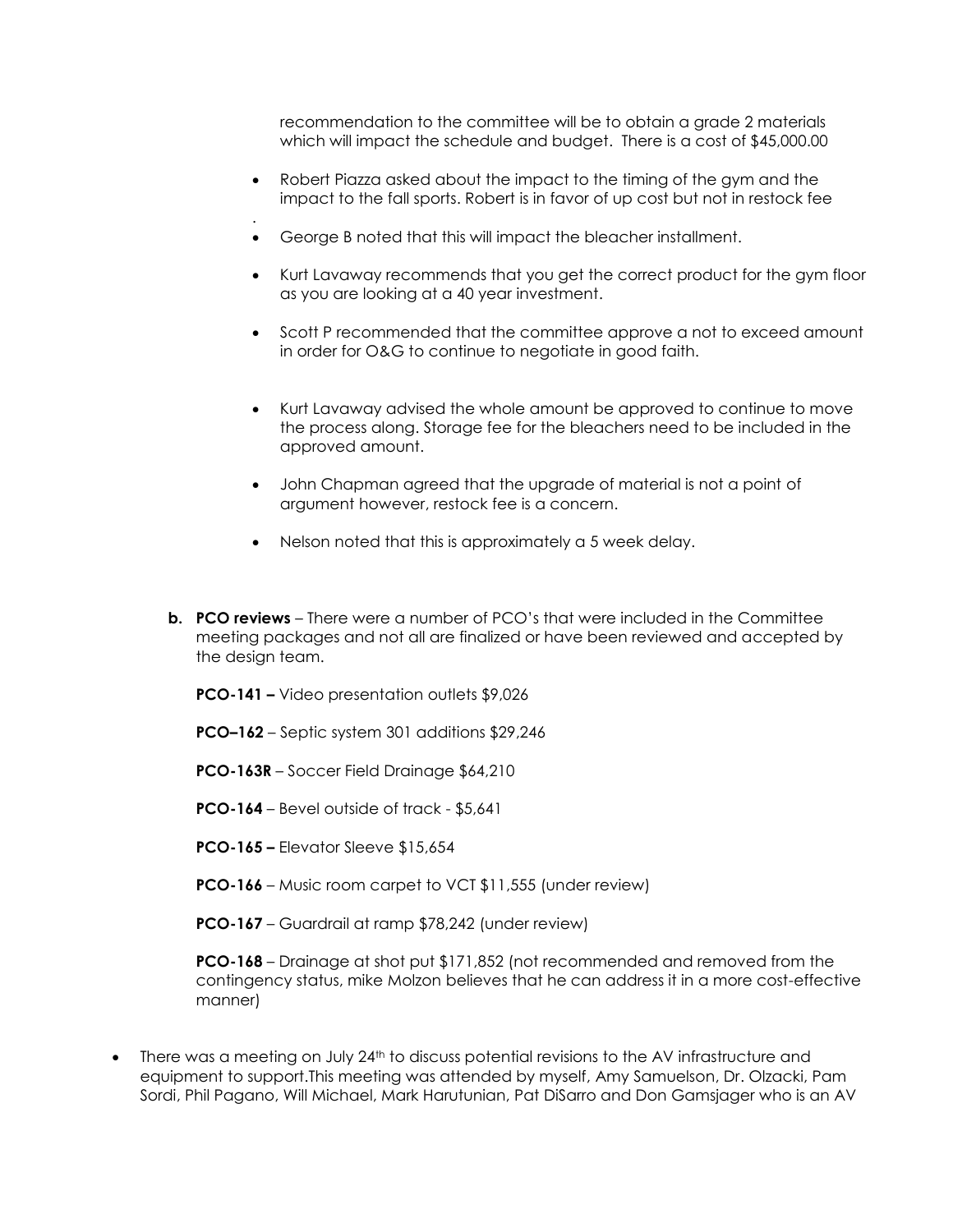consultant. Pam and Mark are here tonight just to set the table for this proposed addition to the project and how it would benefit the academic capabilities and opportunities for Region 14 students and this needs to be part of the discussions when any remaining funds are released for betterment projects. The anticipated equipment costs are approximately \$200,000.

- Robert Piazza asked about state reimbursement
- Pam Sordi stated her support to the AV. There is opportunity for our students. Educationally speaking this would provide our students with numerous opportunities for college and careers.
- Will Michael- spoke to the specifics of the AV upgrades. In addition, Will spoke to the accomplishments of the students across all contents of the school both in and outside of the building. He noted that the current set up/equipment has reached the limit in what the school can produce in the news station.
- Proposing live event coverage with a control room. This will broaden the coverage and use of the control room to bring more events to the community.
- The new equipment will allow the use of more than 1 camera taping
- This can lend itself to capstone projects. It is the wave of the future.
- Live production studio is a valuable experience to the students.
- Don G- spoke to the value of creating a media hub of Region 14. This will allow live feed. Viewing events from a device could happen. He recommended a 3 tier process. Installing the infrastructure while the building is open would be best.
- Kurt noted that reimbursement for the equipment is not likely.
- Amy spoke to the infrastructure and working with Will, Mark and Don.
- John Chapman asked how the direct connection looks in line with curriculum
- Kurt Lavaway noted that this is outside of the project. There are many questions.
- Amy S said that a proposal will be given to financial committee

# **4.Architect Report** – Amy

- The stone that is on site will be used for seating in the tennis court area.
- Player benches will be available
- Pat D noted than any expense in the project, in regards to the gym flooring that will impact fall athletics, should be considerate to the Director of Athletics
- Storage sheds were not part of the project expense
- Amy will follow up on the specifics of goals for soccer and field hockey.
- John C requested a list of goals for the committee to review

# **5.Construction Manager Update** – Nelson Reis – Project Manager

- Drywell 301 has been released work will get done school is in session and the fire loop will be impacted temporarily
- Athletic fields will be ready for the start of the school year
- Track has been patched and prepped. Spraying will occur next week
- D-Zone needed time to cure
- Inside Update
- Classrooms are ready
- Lots of work in corridors continues with sheetrock and skylight installation
- Metal panels will be installed next week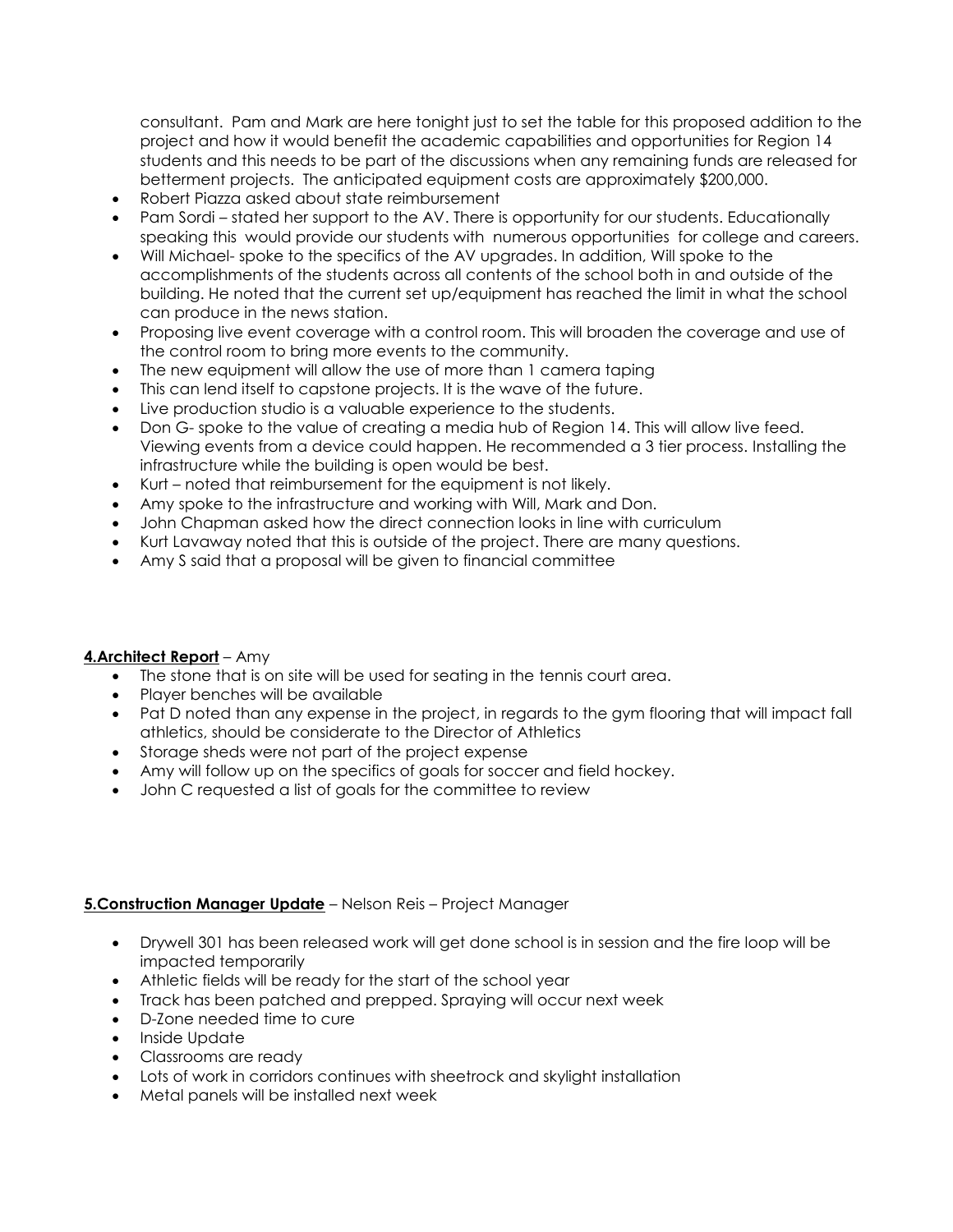- Fire tank has passed
- Fire alarm testing will occur next week
- Paging system testing will occur next week
- Nelson noted that the schedule is still in tack in spite of unforeseen problems
- New soffits have been installed
- Gym & locker room doing our best to keep on schedule however gym will be off limits for the start of the school year.
- Locker rooms will be available for the start of the school year.
- Septic system will coincide with the locker room work
- Some 2nd shift work will begin
- Life safety measures are in place and functioning for the start of school
- Front loop and appearance of the building look totally different
- Paving was done last week with the exception of the area that will still need work on the septic system
- Painting of lines will occur this week
- Roof painting weather has been difficult. Some of this work will continue when school has started but after hours
- Any painting that will need to be done once school has begun will occur after hours as well
- Media Center- corridors will be complete next week
- Punch listing in areas has already begun and continues as areas are turned over.
- Classrooms are being punch listed as well

# **Motions**

**PCO-141 –** Video presentation outlets \$9,026

**George Bauer made a motion that the public building committee approve PCO – 141 dated 6/3/2019 for the addition of video presentation outlets in the amount of \$9,026. Seconded: Andie Greene, All in favor-Unanimous – passed**

**PCO–162** – Septic system 301 additions \$29,246

**George Bauer made a motion that the public building committee approve PCO – 162 dated 8/7/2019 for additional DEEP required modifications to septic system 301 in the amount of \$29,246 Seconded: Andie Greene, All in favor- Robert Piazza, abstained- passed**

**PCO-163R** – Soccer Field Drainage \$64,210

**George Bauer mad a motion that the public building committee approve PCO – 163 dated 8/29/2019 to provide additional drainage at the soccer field in the amount not to exceed \$64,210 Seconded by Andie Greene- All in favor- unanimous – passed**

**PCO-164** – Bevel outside of track - \$5,641